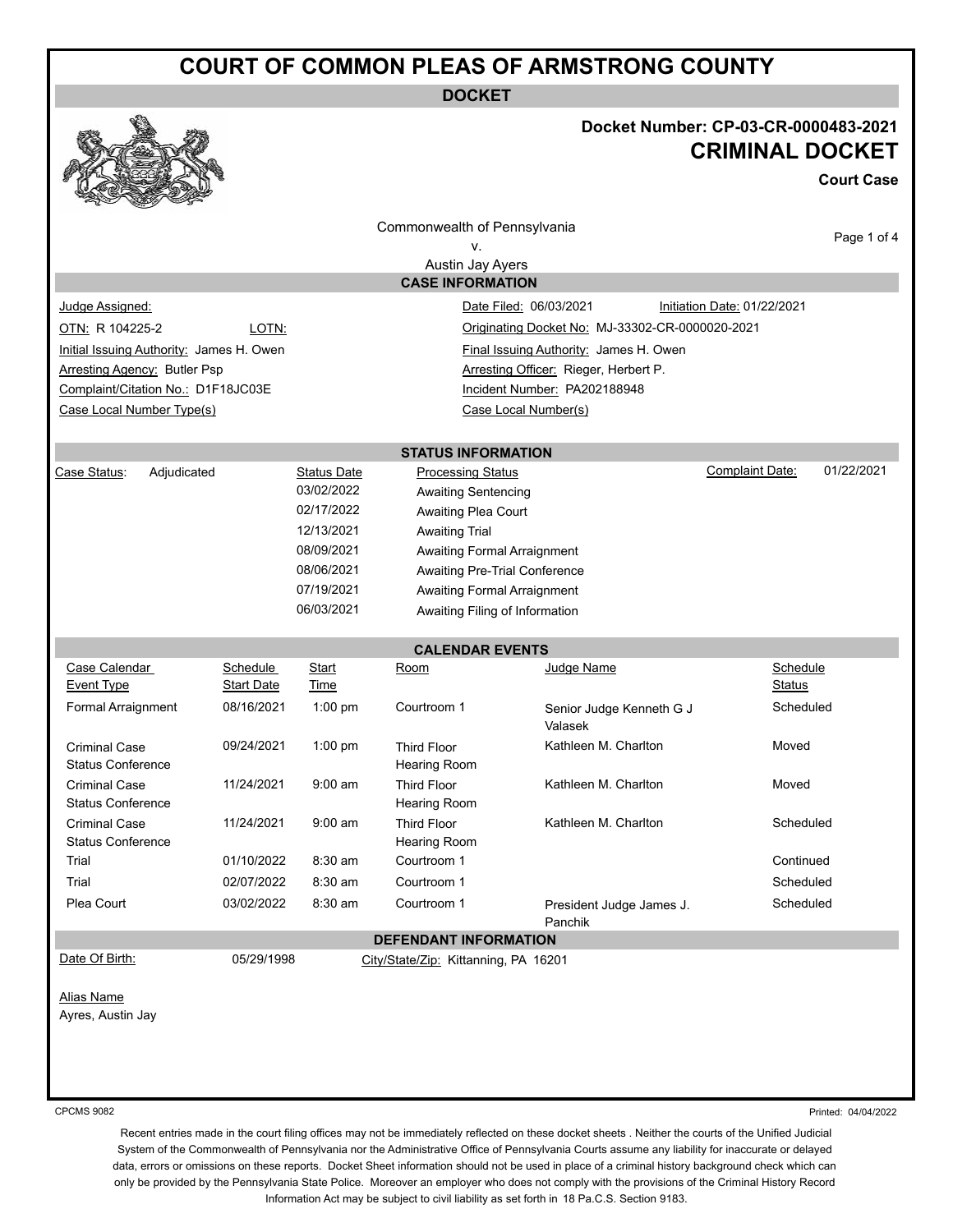| <b>COURT OF COMMON PLEAS OF ARMSTRONG COUNTY</b> |                                                    |                                      |                |                       |                                         |        |                               |                   |                                                                                     |
|--------------------------------------------------|----------------------------------------------------|--------------------------------------|----------------|-----------------------|-----------------------------------------|--------|-------------------------------|-------------------|-------------------------------------------------------------------------------------|
| <b>DOCKET</b>                                    |                                                    |                                      |                |                       |                                         |        |                               |                   |                                                                                     |
|                                                  |                                                    |                                      |                |                       |                                         |        |                               |                   | Docket Number: CP-03-CR-0000483-2021<br><b>CRIMINAL DOCKET</b><br><b>Court Case</b> |
|                                                  |                                                    |                                      |                |                       | Commonwealth of Pennsylvania<br>۷.      |        |                               |                   | Page 2 of 4                                                                         |
|                                                  |                                                    |                                      |                |                       | Austin Jay Ayers                        |        |                               |                   |                                                                                     |
|                                                  |                                                    |                                      |                |                       | <b>CASE PARTICIPANTS</b>                |        |                               |                   |                                                                                     |
| <b>Participant Type</b>                          |                                                    |                                      |                | Name                  |                                         |        |                               |                   |                                                                                     |
| Defendant                                        |                                                    |                                      |                | Ayers, Austin Jay     |                                         |        |                               |                   |                                                                                     |
|                                                  |                                                    |                                      |                |                       | <b>BAIL INFORMATION</b>                 |        |                               |                   |                                                                                     |
| Ayers, Austin Jay                                |                                                    |                                      |                |                       |                                         |        |                               |                   | <b>Nebbia Status: None</b>                                                          |
| <b>Bail Action</b>                               |                                                    | Date                                 |                | <b>Bail Type</b>      | Percentage                              | Amount | <b>Bail Posting Status</b>    |                   | <b>Posting Date</b>                                                                 |
| Set                                              |                                                    |                                      | 06/02/2021     | <b>ROR</b>            |                                         | \$0.00 |                               |                   |                                                                                     |
|                                                  |                                                    |                                      |                |                       | <b>CHARGES</b>                          |        |                               |                   |                                                                                     |
| Seq.                                             | Orig Seq.                                          | Grade                                | <b>Statute</b> |                       | <b>Statute Description</b>              |        | Offense Dt.                   |                   | <b>OTN</b>                                                                          |
| 1                                                | 1                                                  | M1                                   | 75 § 7121      |                       | Make False Appli For Title Reg          |        | 09/09/2020                    |                   | R 104225-2                                                                          |
| 2                                                | 2                                                  | M <sub>3</sub>                       | 18 § 4903 §§ B |                       | <b>False Swearing</b>                   |        | 09/09/2020                    |                   | R 104225-2                                                                          |
|                                                  |                                                    |                                      |                |                       | <b>DISPOSITION SENTENCING/PENALTIES</b> |        |                               |                   |                                                                                     |
| Disposition                                      |                                                    |                                      |                |                       |                                         |        |                               |                   |                                                                                     |
| Case Event                                       |                                                    |                                      |                |                       | <b>Disposition Date</b>                 |        | <b>Final Disposition</b>      |                   |                                                                                     |
|                                                  | Sequence/Description                               |                                      |                |                       | <b>Offense Disposition</b>              |        | Grade                         | <b>Section</b>    |                                                                                     |
|                                                  | <b>Sentencing Judge</b>                            |                                      |                |                       | Sentence Date                           |        | <b>Credit For Time Served</b> |                   |                                                                                     |
|                                                  | Sentence/Diversion Program Type                    |                                      |                |                       | Incarceration/Diversionary Period       |        |                               | <b>Start Date</b> |                                                                                     |
|                                                  | <b>Sentence Conditions</b>                         |                                      |                |                       |                                         |        |                               |                   |                                                                                     |
|                                                  | <b>Waived for Court (Lower Court)</b>              |                                      |                | Defendant Was Present |                                         |        |                               |                   |                                                                                     |
|                                                  | Lower Court Disposition                            |                                      |                |                       | 06/02/2021                              |        | <b>Not Final</b>              |                   |                                                                                     |
|                                                  | 1 / Make False Appli For Title Reg                 |                                      |                |                       | Waived for Court (Lower Court)          |        | M1                            | 75 § 7121         |                                                                                     |
|                                                  | 2 / False Swearing                                 |                                      |                |                       | Waived for Court (Lower Court)          |        | M3                            |                   | 18 § 4903 §§ B                                                                      |
| <b>Guilty Plea</b>                               |                                                    |                                      |                |                       |                                         |        |                               |                   |                                                                                     |
| Plea Court                                       |                                                    |                                      |                |                       | 03/02/2022                              |        | <b>Final Disposition</b>      |                   |                                                                                     |
|                                                  | 1 / Make False Appli For Title Reg                 |                                      |                |                       | <b>Guilty Plea</b>                      |        | M1                            | 75 § 7121         |                                                                                     |
|                                                  | 2 / False Swearing                                 |                                      |                |                       | Waived for Court (Lower Court)          |        | M <sub>3</sub>                |                   | 18 § 4903 §§ B                                                                      |
|                                                  | <b>COMMONWEALTH INFORMATION</b>                    |                                      |                |                       | <b>ATTORNEY INFORMATION</b>             |        |                               |                   |                                                                                     |
| Name:                                            | Office                                             | Armstrong County District Attorney's |                |                       | Name:                                   |        |                               |                   |                                                                                     |
|                                                  | Prosecutor                                         |                                      |                |                       | Supreme Court No:                       |        |                               |                   |                                                                                     |
|                                                  | Supreme Court No:<br>Phone Number(s):              |                                      |                |                       | Rep. Status:                            |        |                               |                   |                                                                                     |
|                                                  | 724-548-3240                                       | (Phone)                              |                |                       | Phone Number(s):                        |        |                               |                   |                                                                                     |
| Address:                                         |                                                    |                                      |                |                       |                                         |        |                               |                   |                                                                                     |
|                                                  | Armstrong County Courthouse, 3rd Floor<br>Room 323 |                                      |                |                       |                                         |        |                               |                   |                                                                                     |
|                                                  | <b>Market Street</b><br>Kittanning, PA 16201       |                                      |                |                       |                                         |        |                               |                   |                                                                                     |

CPCMS 9082

Recent entries made in the court filing offices may not be immediately reflected on these docket sheets . Neither the courts of the Unified Judicial System of the Commonwealth of Pennsylvania nor the Administrative Office of Pennsylvania Courts assume any liability for inaccurate or delayed data, errors or omissions on these reports. Docket Sheet information should not be used in place of a criminal history background check which can only be provided by the Pennsylvania State Police. Moreover an employer who does not comply with the provisions of the Criminal History Record Information Act may be subject to civil liability as set forth in 18 Pa.C.S. Section 9183.

Printed: 04/04/2022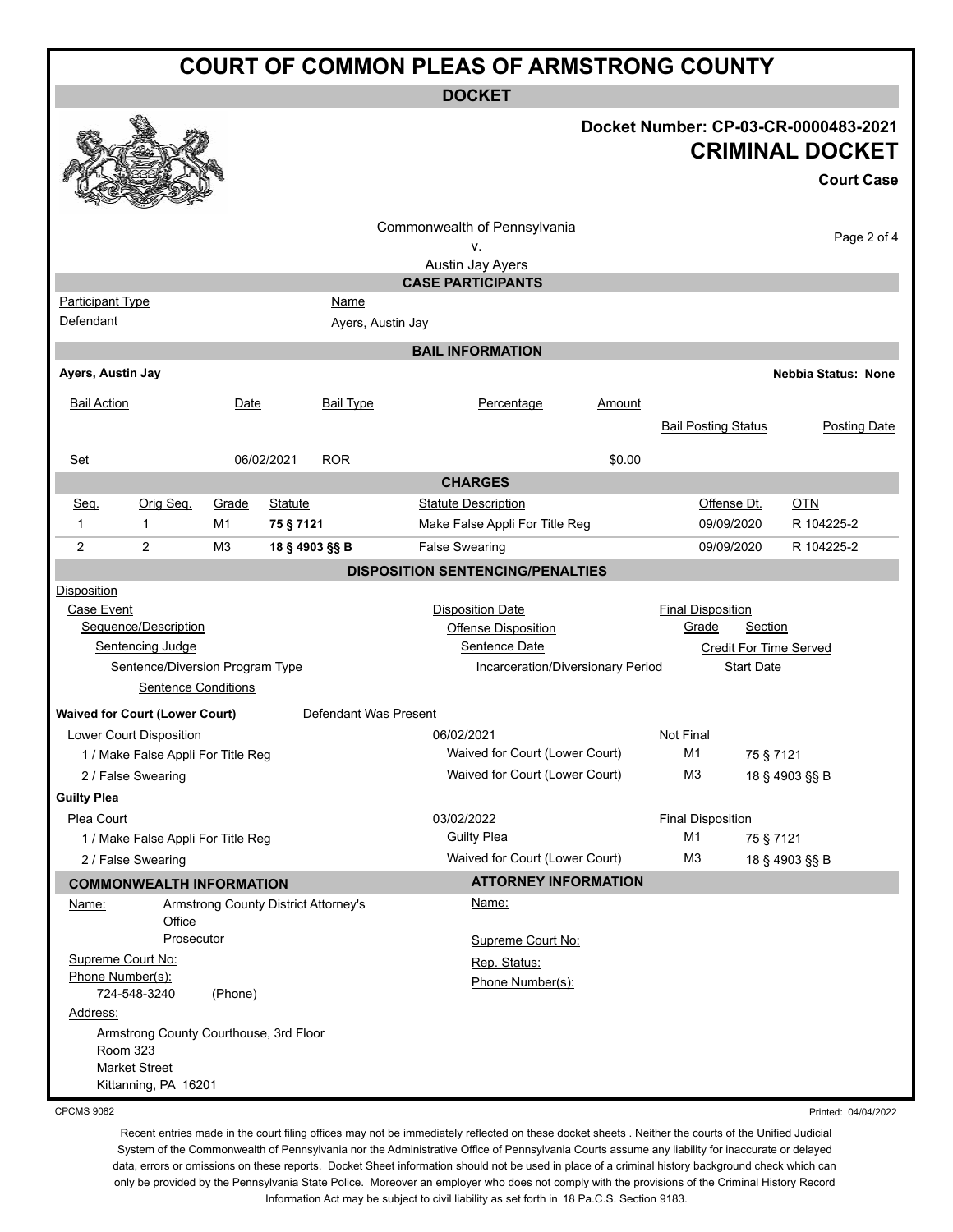| <b>COURT OF COMMON PLEAS OF ARMSTRONG COUNTY</b> |                                                                                      |                                                                                                |                                                                                     |  |  |  |
|--------------------------------------------------|--------------------------------------------------------------------------------------|------------------------------------------------------------------------------------------------|-------------------------------------------------------------------------------------|--|--|--|
| <b>DOCKET</b>                                    |                                                                                      |                                                                                                |                                                                                     |  |  |  |
|                                                  |                                                                                      |                                                                                                | Docket Number: CP-03-CR-0000483-2021<br><b>CRIMINAL DOCKET</b><br><b>Court Case</b> |  |  |  |
|                                                  |                                                                                      | Commonwealth of Pennsylvania                                                                   | Page 3 of 4                                                                         |  |  |  |
|                                                  |                                                                                      | v.<br>Austin Jay Ayers                                                                         |                                                                                     |  |  |  |
|                                                  |                                                                                      | <b>ENTRIES</b>                                                                                 |                                                                                     |  |  |  |
| Sequence Number                                  | <b>CP Filed Date</b>                                                                 | Document Date                                                                                  | <b>Filed By</b>                                                                     |  |  |  |
| 1                                                | 06/02/2021                                                                           |                                                                                                | Owen, James H.                                                                      |  |  |  |
| Bail Set - Ayers, Austin Jay                     |                                                                                      |                                                                                                |                                                                                     |  |  |  |
| 1                                                | 06/03/2021                                                                           | Criminal Complaint, Affidavit of Probable Cause, Waiver Of Preliminary Hearing, Bail Bond, All | Court of Common Pleas - Armstrong<br>County                                         |  |  |  |
| 1                                                | 07/21/2021                                                                           |                                                                                                | Court of Common Pleas - Armstrong<br>County                                         |  |  |  |
| Notice of Formal Arraignment filed.              |                                                                                      |                                                                                                |                                                                                     |  |  |  |
| 1                                                | - - - - - - - - -<br>08/06/2021<br>Waiver of Appearance At Formal Arraignment filed. |                                                                                                | Logue, Sean Thomas                                                                  |  |  |  |
| 1                                                | 08/09/2021                                                                           |                                                                                                | Armstrong County District Attorney's<br>Office                                      |  |  |  |
| <b>Information Filed</b>                         |                                                                                      |                                                                                                |                                                                                     |  |  |  |
| 1<br>Notice of Appearance by Counsel filed.      | 08/16/2021                                                                           |                                                                                                | Logue, Sean Thomas                                                                  |  |  |  |
|                                                  | 08/27/2021                                                                           |                                                                                                | Court of Common Pleas - Armstrong<br>County                                         |  |  |  |
|                                                  | Notice of Criminal Case Status Conference filed.                                     |                                                                                                |                                                                                     |  |  |  |
| 2                                                | 10/25/2021                                                                           |                                                                                                | Court of Common Pleas - Armstrong<br>County                                         |  |  |  |
| Notice of Criminal Case Status Conference filed. |                                                                                      |                                                                                                |                                                                                     |  |  |  |
| 2                                                | 12/13/2021                                                                           |                                                                                                | Court of Common Pleas - Armstrong<br>County                                         |  |  |  |
| Notice of Trial filed.<br><u>.</u>               |                                                                                      |                                                                                                |                                                                                     |  |  |  |
| 1                                                | 12/20/2021                                                                           |                                                                                                | Logue, Sean Thomas                                                                  |  |  |  |
| Unopposed Motion For Continuance filed.          |                                                                                      |                                                                                                |                                                                                     |  |  |  |
|                                                  |                                                                                      |                                                                                                |                                                                                     |  |  |  |
| 1                                                | 01/11/2022                                                                           |                                                                                                | Court of Common Pleas - Armstrong<br>County                                         |  |  |  |
| Notice of Trial filed.                           |                                                                                      |                                                                                                |                                                                                     |  |  |  |
|                                                  |                                                                                      |                                                                                                |                                                                                     |  |  |  |

CPCMS 9082

Printed: 04/04/2022

Recent entries made in the court filing offices may not be immediately reflected on these docket sheets . Neither the courts of the Unified Judicial System of the Commonwealth of Pennsylvania nor the Administrative Office of Pennsylvania Courts assume any liability for inaccurate or delayed data, errors or omissions on these reports. Docket Sheet information should not be used in place of a criminal history background check which can only be provided by the Pennsylvania State Police. Moreover an employer who does not comply with the provisions of the Criminal History Record Information Act may be subject to civil liability as set forth in 18 Pa.C.S. Section 9183.